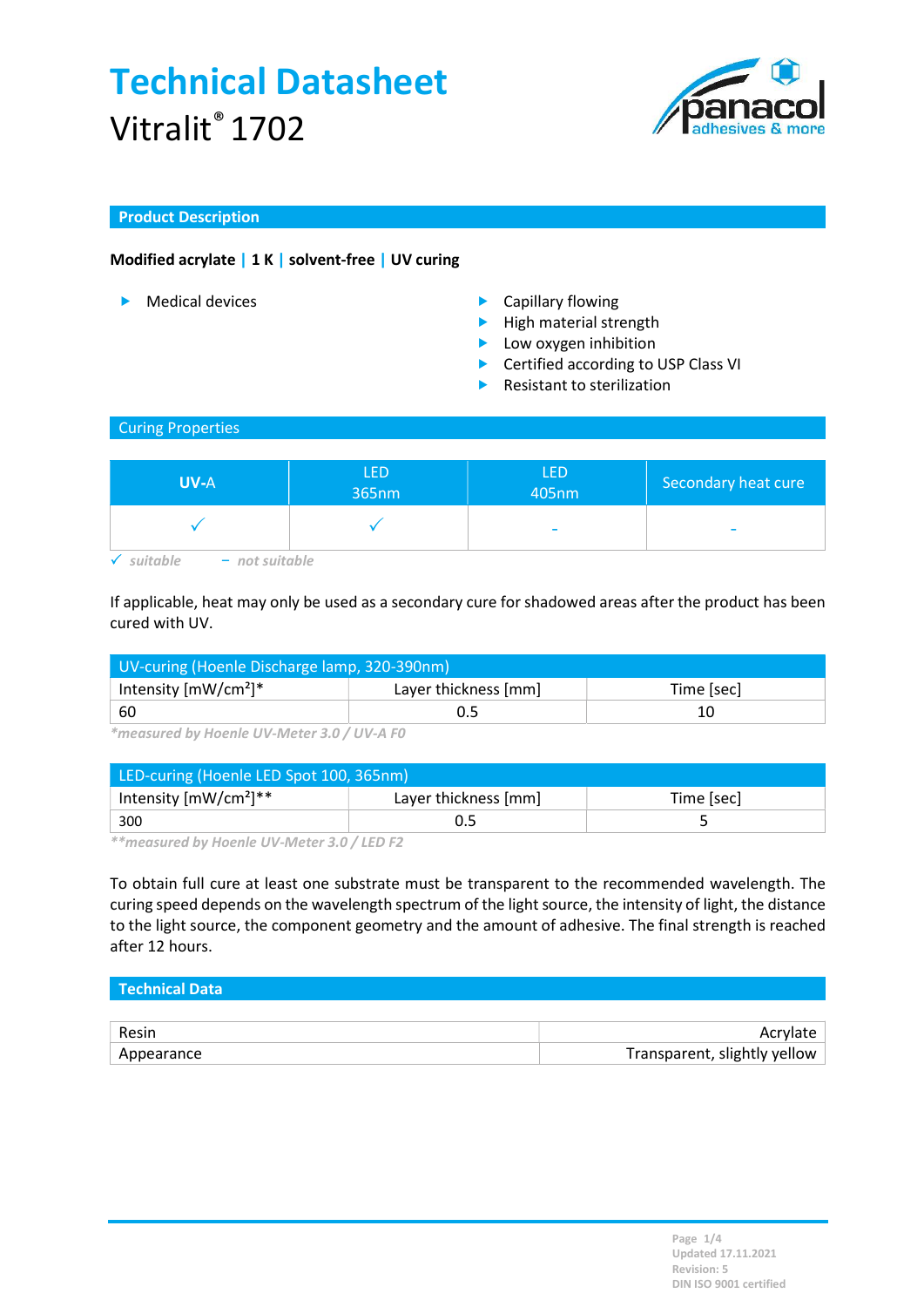

| <b>Uncured Material</b>                                |                 |
|--------------------------------------------------------|-----------------|
| Viscosity [mPas] (Brookfield LVT, 25 °C, Sp. 2/60 rpm) | $10 - 100$      |
| PE-Norm 001                                            |                 |
| Density $[g/cm^3]$                                     | $1.0 - 1.2$     |
| PE-Norm 004                                            |                 |
| Flash point [°C]                                       | >100            |
| PE-Norm 050                                            |                 |
| Refractive index [nD20]                                | $1.47 - 1.49$   |
| PE-Norm 018                                            |                 |
| <b>Cured Material</b>                                  |                 |
| Hardness shore D                                       |                 |
| PE-Norm 006                                            | $65 - 80$       |
| Temperature resistance [°C]                            |                 |
| PE-Norm 059                                            | $-55 - 135$     |
| Shrinkage [%]                                          | $<$ 4           |
| PE-Norm 031                                            |                 |
| Water absorption [%]                                   | $<$ 2           |
| PE-Norm 016                                            |                 |
| Glass transition temperature - DSC [°C]                |                 |
| PE-Norm 009                                            | $75 - 85$       |
| Coefficient of thermal expansion [ppm/K] below Tg      | <80             |
| PE-Norm 017                                            |                 |
| Coefficient of thermal expansion [ppm/K] above Tg      | $180 - 260$     |
| PE-Norm 017                                            |                 |
| Young's modulus - Tensile test [MPa]                   |                 |
| 60mW/cm <sup>2</sup> , 20sec, Fe spectrum              | $2,200 - 2,800$ |
| PE-Norm 056                                            |                 |
| Tensile strength [MPa]                                 |                 |
| 60mW/cm <sup>2</sup> , 20sec, Fe spectrum              | $40 - 48$       |
| PE-Norm 014                                            |                 |
| Elongation at break [%]                                |                 |
| 60mW/cm <sup>2</sup> , 20sec, Fe spectrum              | $5 - 7$         |
| PE-Norm 014                                            |                 |
| Lap shear strength (PMMA/PMMA) [MPa]                   |                 |
| 60mW/cm <sup>2</sup> , 20sec, Fe spectrum              | $2 - 4$         |
| PE-Norm 013                                            |                 |
| Lap shear strength (glass/PC) [MPa]                    |                 |
| 60mW/cm <sup>2</sup> , 20sec, Fe spectrum              | $3 - 6$         |
| PE-Norm 013                                            |                 |
| Lap shear strength (glass/ABS) [MPa]                   |                 |
| 60mW/cm <sup>2</sup> , 20sec, Fe spectrum              | $3 - 5$         |
| PE-Norm 013                                            |                 |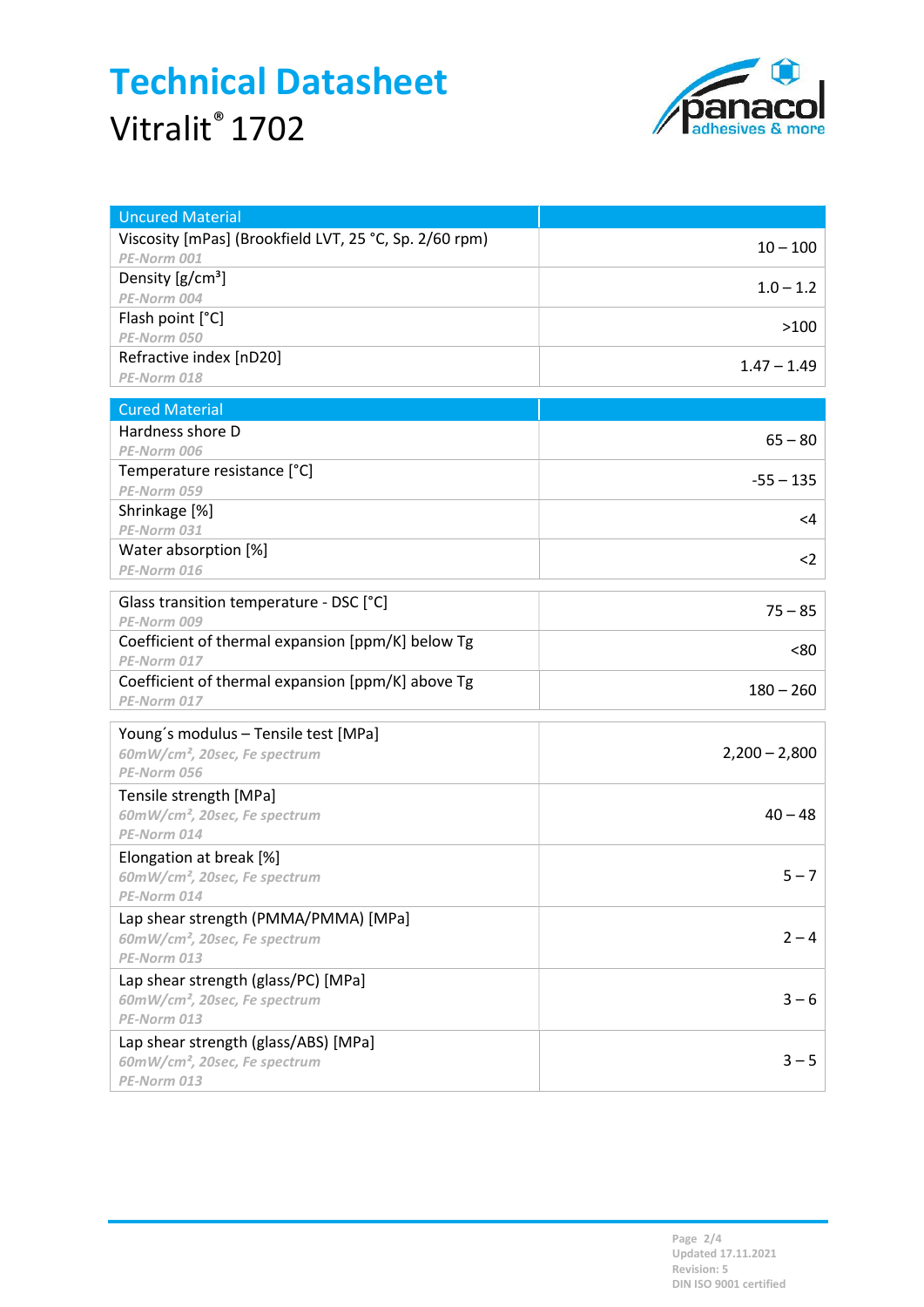

### Transport/Storage/Shelf Life

| Package type      | <b>Transport</b>    | <b>Storage</b>      | Shelf life*                     |
|-------------------|---------------------|---------------------|---------------------------------|
| Syringe/Cartridge | At room temperature | At room temperature | At delivery                     |
| Other packages    | max. $25^{\circ}$ C | max. $25^{\circ}$ C | min. 6 months<br>max. 12 months |

\*Store in original, unopened containers!

#### Instructions for use

#### Surface preparation

The surfaces to be bonded should be free of dust, oil, grease, mold release, or other contaminants in order to obtain an optimal and reproducible bond. For cleaning we recommend the cleaner IP® from Panacol, or a solution of Isopropyl Alcohol at 90% or higher concentration. Substrates with low surface energy (e.g. polyethylene, polypropylene) must be pretreated in order to achieve sufficient adhesion.

#### Application

Our products are supplied ready to use. Depending on the packaging, our adhesives may be dispensed by hand directly from the package, or they can be applied using dispensing systems and automation that is compatible with light-curable adhesive chemistry. Vitralit® adhesives can begin to cure slowly in daylight and with longer term exposure under indoor lighting. We therefore recommend that adhesive exposure to ambient light must be kept to a minimum. Fluid lines and dispense tips must be 100% light blocking. For assistance with dispensing options, please contact our Application Engineering department. Adhesive and substrate should not be cold for proper bonding. They must be allowed to warm to room temperature prior to processing. After dispensing the adhesive, bonding of the parts should be done promptly. It is recommended that curing stations be equipped with air exhaust systems to evacuate vapors and heat generated during the curing process. After curing, the adhesive must be allowed to cool to ambient temperature before testing the product's performance. For safety information refer to our Material Safety Data Sheet (MSDS).

#### Storage

This is light sensitive material. Containers must remain covered when not in use. Minimize exposure of uncured material to daylight, artificial light, and UV light during storage and handling. Store uncured product in its original, closed container in a dry location. Any material removed from the original container must not be returned to the container as it could be contaminated. Panacol cannot assume responsibility for products that were improperly stored, contaminated, or repackaged into other containers.

#### Handling and Clean-up

For safe handling information, consult this product's Material Safety Data Sheet (MSDS) prior to use. Uncured material may be wiped away from surfaces with organic solvents. Do not use solvents to remove material from eyes or skin!